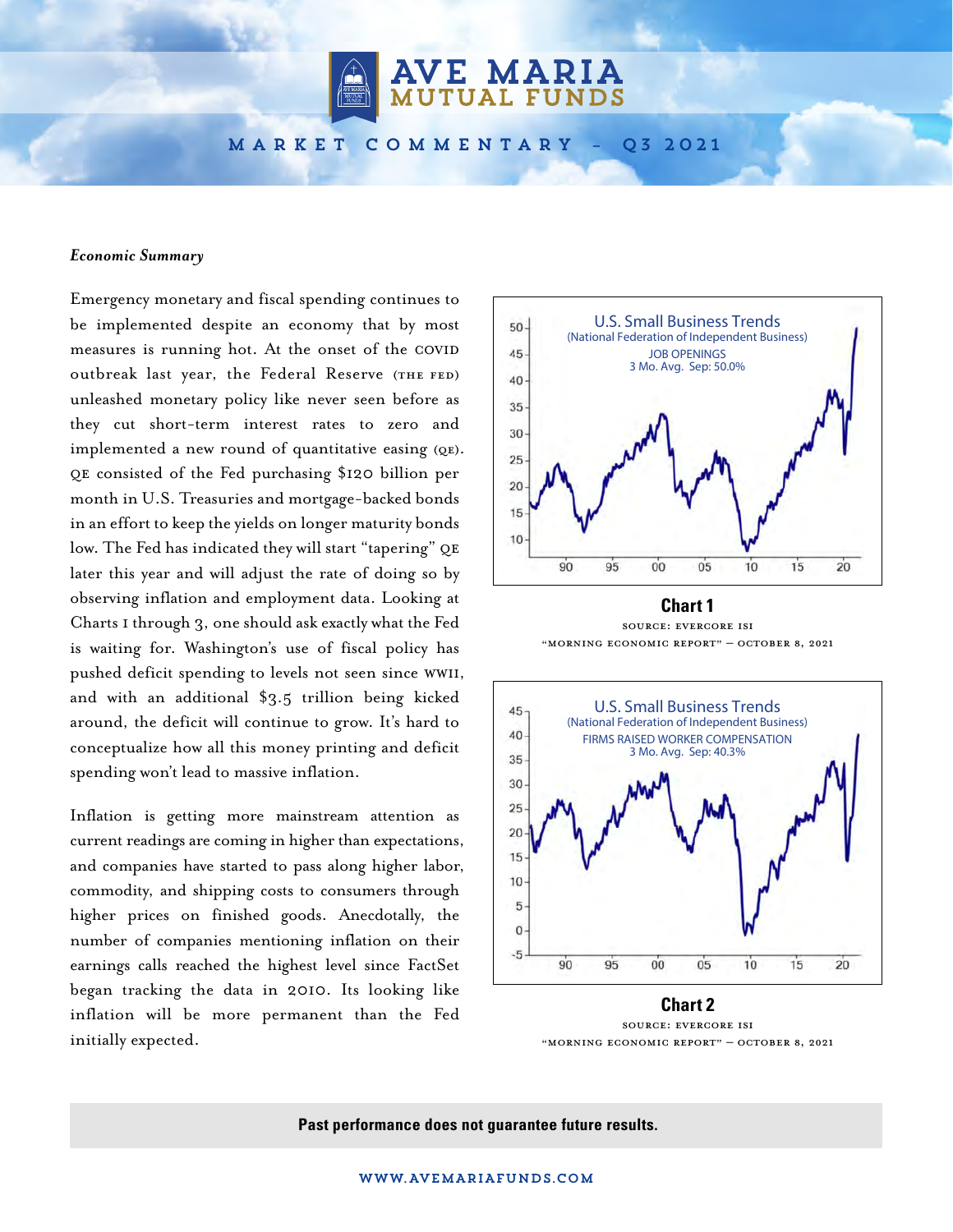

## *The Stock Market*

The third quarter saw the outperformance of large-cap and growth stocks. The small-cap Russell 2000 index had a total return of  $-4.4\%$  (CHART 4) vs. the large-cap, technology-heavy S&P 500, up 0.6%. The outperformance of the S&P 500 during the quarter of nearly 5% was enough to propel year-todate outperformance to 3.5% over the Russell 2000 (Chart 5). The Russell 1000 Value Index was down 0.8% and gave up nearly 2% to the Russell 1000 Growth Index (Chart 6), but on a year-to-date basis, the value index is still besting the growth index (CHART 7).

When identifying companies, we look for those that have strong balance sheets, operate with sustainable competitive advantages, and consistently produce above-average cash flow margins. These companies have the potential to succeed regardless of market-cap size, growth/value orientation, and the idiosyncrasies of the macro-economic environment.



**Chart 3** Source: Strategas Research Partners "Quarterly Review in Charts" – October 10, 2021



**Chart 4** Source: Morningstar Direct

Past performance does not guarantee future results. You cannot invest directly in an index.

 $^1$  The S&P 500® Index is a capitalization weighted unmanaged index of 500 widely traded stocks, created by Standard & Poor's. The index is considered to represent the performance of the stock market in general.

2 The Dow Jones Industrial Average is a price-weighted average of 30 significant stocks traded on the New York Stock Exchange and the NASDAQ.  $^{\rm 3}$  The Russell 2000® Index is an unmanaged index of the smallest 2,000 stocks in the Russell 3000® Index.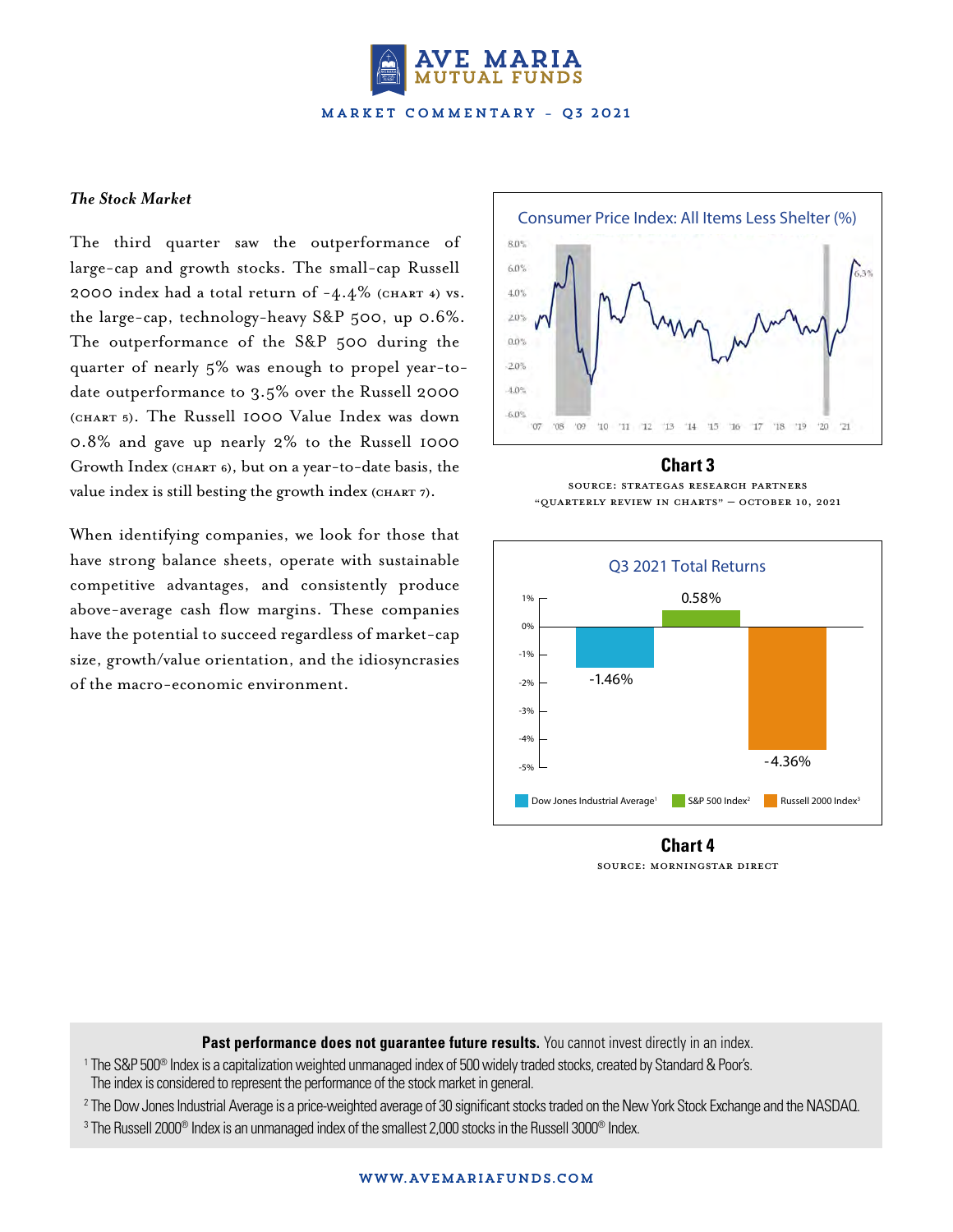

## *The Bond Market*

The 10-year U.S. Treasury Note yield hit an interquarter low of 1.15% in early August and finished nearly where it started, at approximately 1.5%. Corporate credit spreads remain near all-time lows, as investors hungry for yield continue to push yields lower. The Fed, by keeping short-rates low and QE in place, has forced investors into riskier assets in search of yield. Within this environment, we believe investors should be conservative by keeping maturities short and credit quality high.



**Chart 5** 

Source: Morningstar Direct



**Chart 6** Source: Morningstar Direct

Past performance does not guarantee future results. You cannot invest directly in an index.

4 The Russell 1000® Growth Index measures the performance of the large-cap growth segment of the U.S. equity universe. It includes those Russell 1000® companies with higher price-to-book ratios and higher forecasted growth values.

5 The Russell 1000® Value Index Measures the performance of the large-cap value segment of the U.S. equity universe. It includes those Russell 1000® companies with lower price-to-book ratios and lower expected growth values.